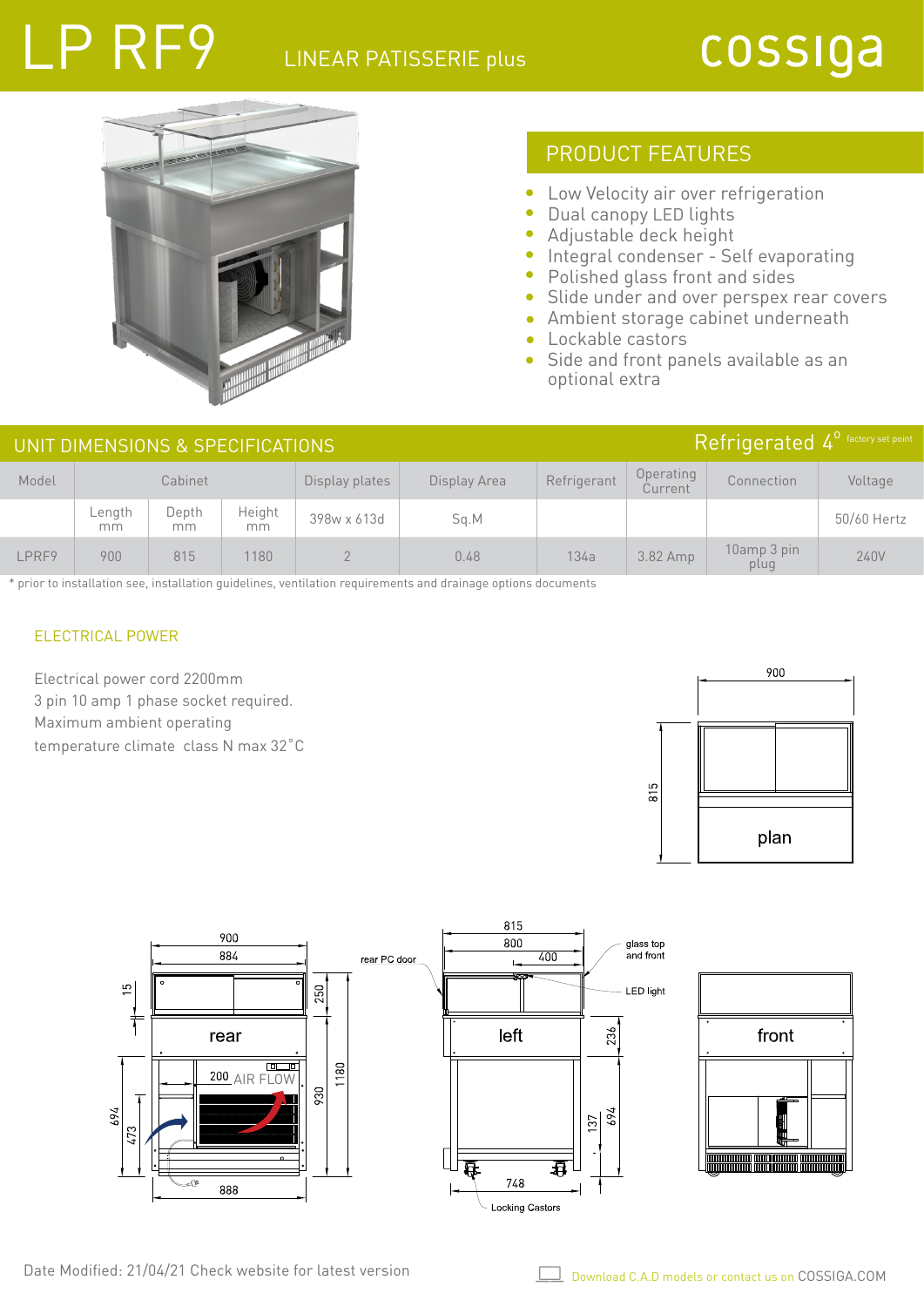# LP RF12 LINEAR PATISSERIE Plus



## PRODUCT FEATURES

- $\bullet$ Low Velocity air over refrigeration
- $\bullet$ Dual canopy LED lights
- Adjustable deck height  $\bullet$
- **Integral condenser Self evaporating**
- Polished glass front and sides
- Slide under and over perspex rear covers  $\bullet$
- Ambient storage cabinet underneath  $\bullet$
- Lockable castors  $\bullet$
- Side and front panels available as an optional extra

|        | UNIT DIMENSIONS & SPECIFICATIONS |             | Refrigerated 4 <sup>°</sup> factory set point |                |              |             |                      |                     |             |
|--------|----------------------------------|-------------|-----------------------------------------------|----------------|--------------|-------------|----------------------|---------------------|-------------|
| Model  | Cabinet                          |             |                                               | Display plates | Display Area | Refrigerant | Operating<br>Current | Connection          | Voltage     |
|        | Length<br>mm                     | Depth<br>mm | Height<br>mm                                  | 365w x 613d    | Sq.M         |             |                      |                     | 50/60 Hertz |
| LPRF12 | 200                              | 815         | 1180                                          |                | 0.67         | 134a        | $4.3$ Amp            | 10amp 3 pin<br>plug | 240V        |

\* prior to installation see, installation guidelines, ventilation requirements and drainage options documents

#### ELECTRICAL POWER

Electrical power cord 2200mm 3 pin 10 amp 1 phase socket required. Maximum ambient operating temperature climate class N max 32˚C